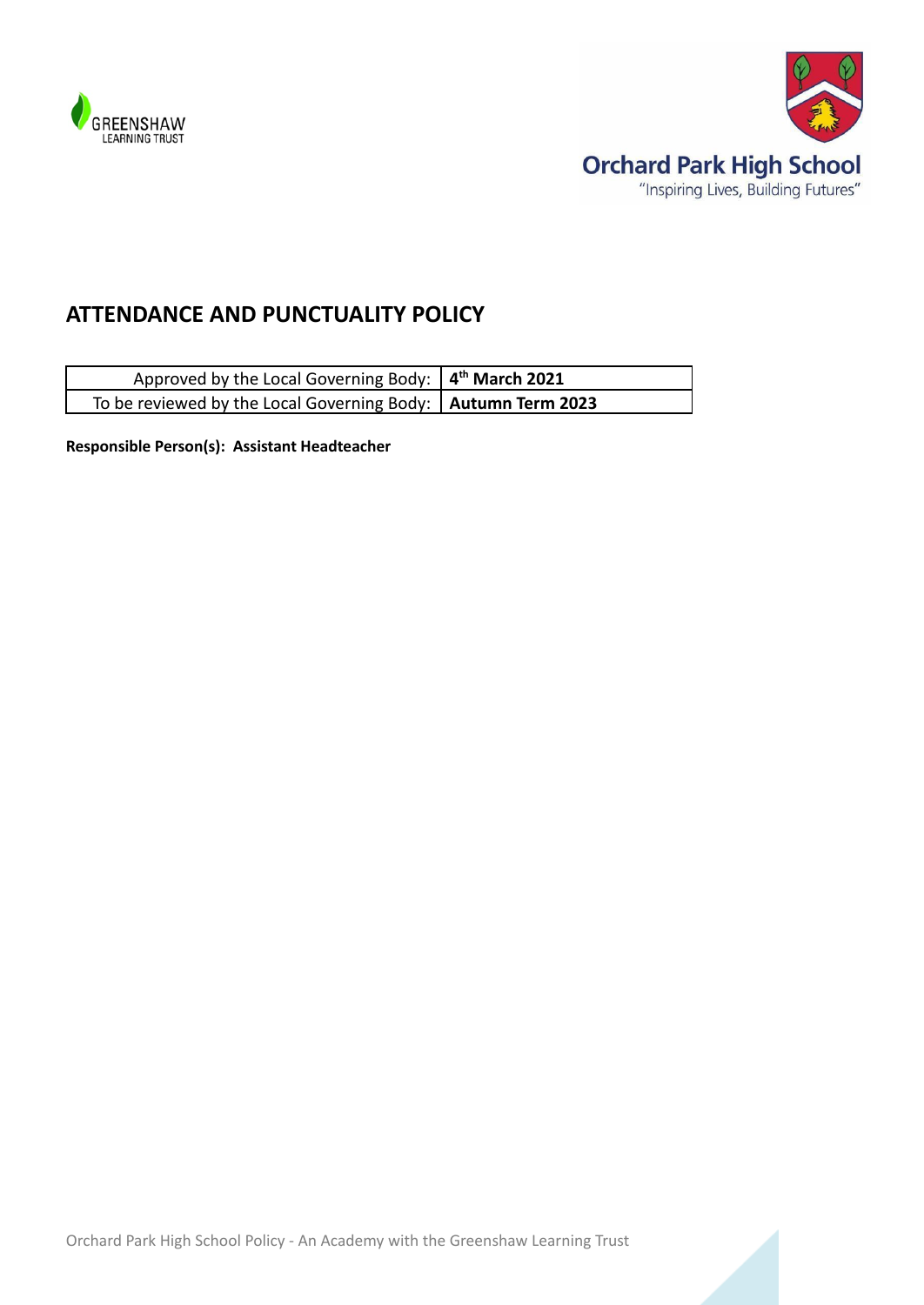At Orchard Park High School we firmly believe that all students benefit from outstanding school attendance. To this end, we will do all we can to ensure that our students achieve maximum possible attendance and that any problems that prevent full attendance are identified and acted upon promptly. In order for an attendance record to be deemed good, it must be 96% or above:

**100% - Outstanding Attendance 98% - Very Good Attendance 96% - Expected 95% or below - Cause for concern**

## **Aims and Objectives**

We intend to establish systems and practices which will:

- create an ethos in which excellent attendance is the norm
- maintain a safe, secure environment for students and a curriculum that meets their needs, thereby positively encouraging attendance
- raise student awareness of the importance of punctuality and uninterrupted attendance, and encourage in students a sense of responsibility

# **Expectations**

We expect that all students will:

- attend school regularly
- attend school punctually
- attend school appropriately prepared for the day

We expect that parent(s)/carer(s) who have day to day responsibility for the children and young people will:

- encourage regular school attendance and be aware of their legal responsibilities
- ensure that the child/children in their care arrive at school punctually, prepared for the school day
- Any unexplained absence will be treated as unauthorised absence. The school should be report the child's absence by contacting the school before 8.30am on the morning of each day of the student's absence by calling the 24-hour attendance line [020 8776 0220 - option 1] or by emailing: [studentabsence@orchardparkhigh.net](mailto:studentabsence@orchardparkhigh.net) or by sending a message via the SchoolGateway app.
	- Provide medical evidence for any absence lasting for 4 days or more
- Provide medical evidence when requested and/or when a child attendance is 90% and below contacted promptly whenever any problems occur that may keep the child away from school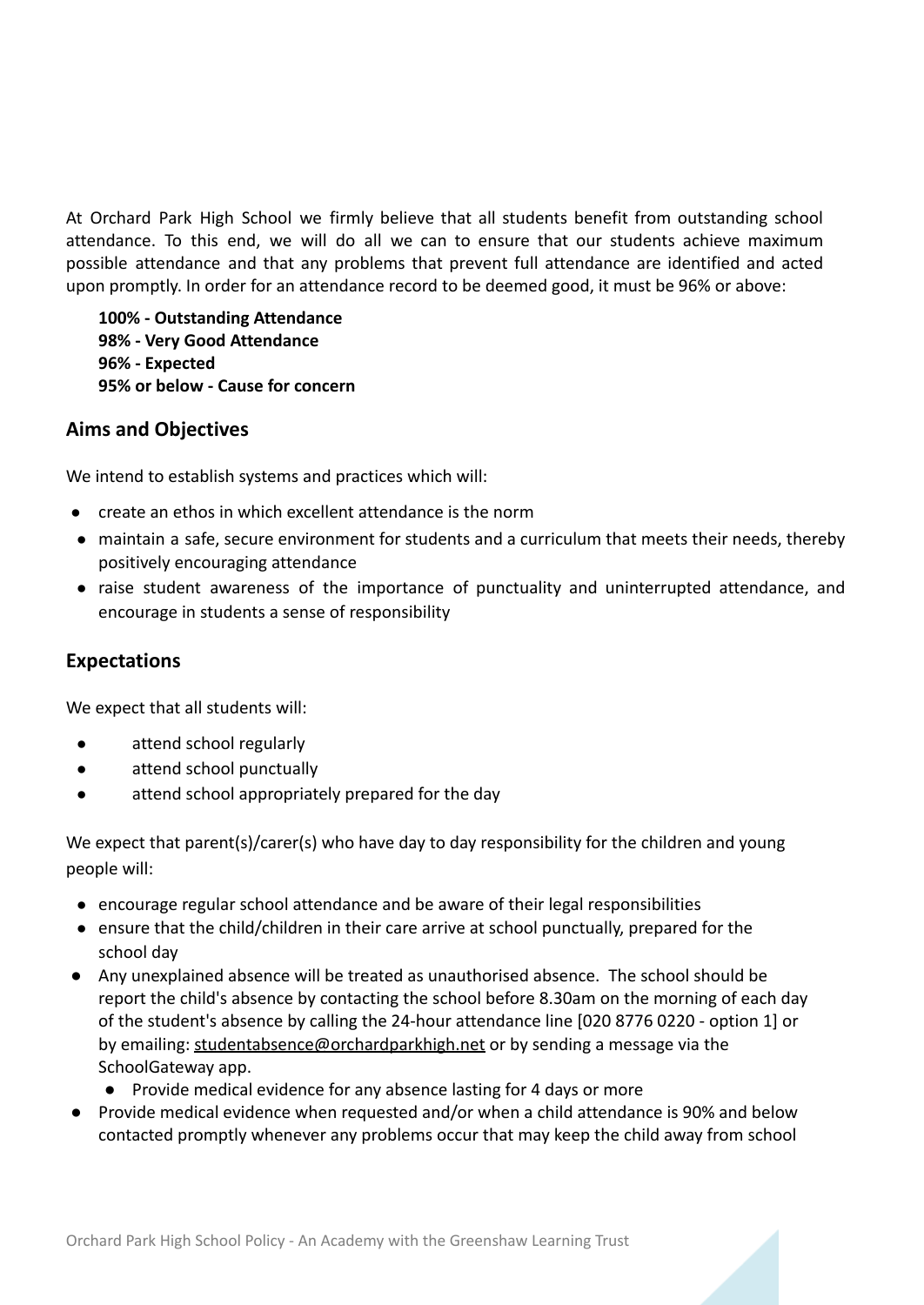#### **Orchard Park High School has a responsibility to ensure form tutors/class teachers:**

- complete registers accurately and punctually during form time and every lesson
- assist the Attendance Manager in investigating any unexplained non-attendance when the student returns
- inform the Attendance Manager/Academic Year Lead of concerns
- be alert to early signs of disaffection which could culminate in non-attendance and to report these concerns as soon as possible to the Academic Year Lead
- follow the schools Attendance Intervention Chart

# **The legal framework**

Regular school attendance of children of compulsory school age is the responsibility of the parent(s) / carer(s) and is a legal requirement in accordance with section 444 (1) of the Education Act 1996. Parent(s)/carer(s) are committing an offence if they fail to comply with this legislation and legal action can be instigated.

# **Responding to Non-Attendance**

When a pupil does not attend school, the school will respond in the following manner:

- If a child's absence has not been reported to the school, the Attendance Manger will activate the 'School Absence System'. The system will call/text/email the parent(s)/carer(s) contact numbers until a response is received. Failing to report your child absent from school is a potential safeguarding concern.
- in the event of no response being received for the absence, an absence letter will be sent home. If no response is received within five days of the date of the letter, the absence will be recorded as unauthorised.
- all periods of absence from school of 4 days or more will require medical evidence to be provided.
- absence is monitored regularly in conjunction with the Attendance Manager. Any student with an attendance deemed lower than good will continue to be monitored and absence letters will be sent home. Persistent unexplained absences will result in the school issuing penalty notices
- if, at the next attendance check, there is no improvement, a further letter will be sent home and the parent(s)/carer(s) invited to attend a meeting at school to discuss their concerns. At this stage the school may ask for medical evidence to be provided before authorising any further absences. The school will tell parents that, if the absence persists, a referral will be made to the Educational Welfare Officer. Once a formal referral is made by school to the EWO, no further absence will be authorised without medical evidence being provided.
- failure to comply with the expectations set by the Trust may result in further action by either a referral to appear before the schools attendance panel, issue of a Penalty Notice, an application for an Education Supervision Order or court prosecution.

## **Lateness**

# **AM Registration/Roll call from 8.15am – 8.35am (depending on Year group arrangements during Covid-19). Registers are closed at 9.30am**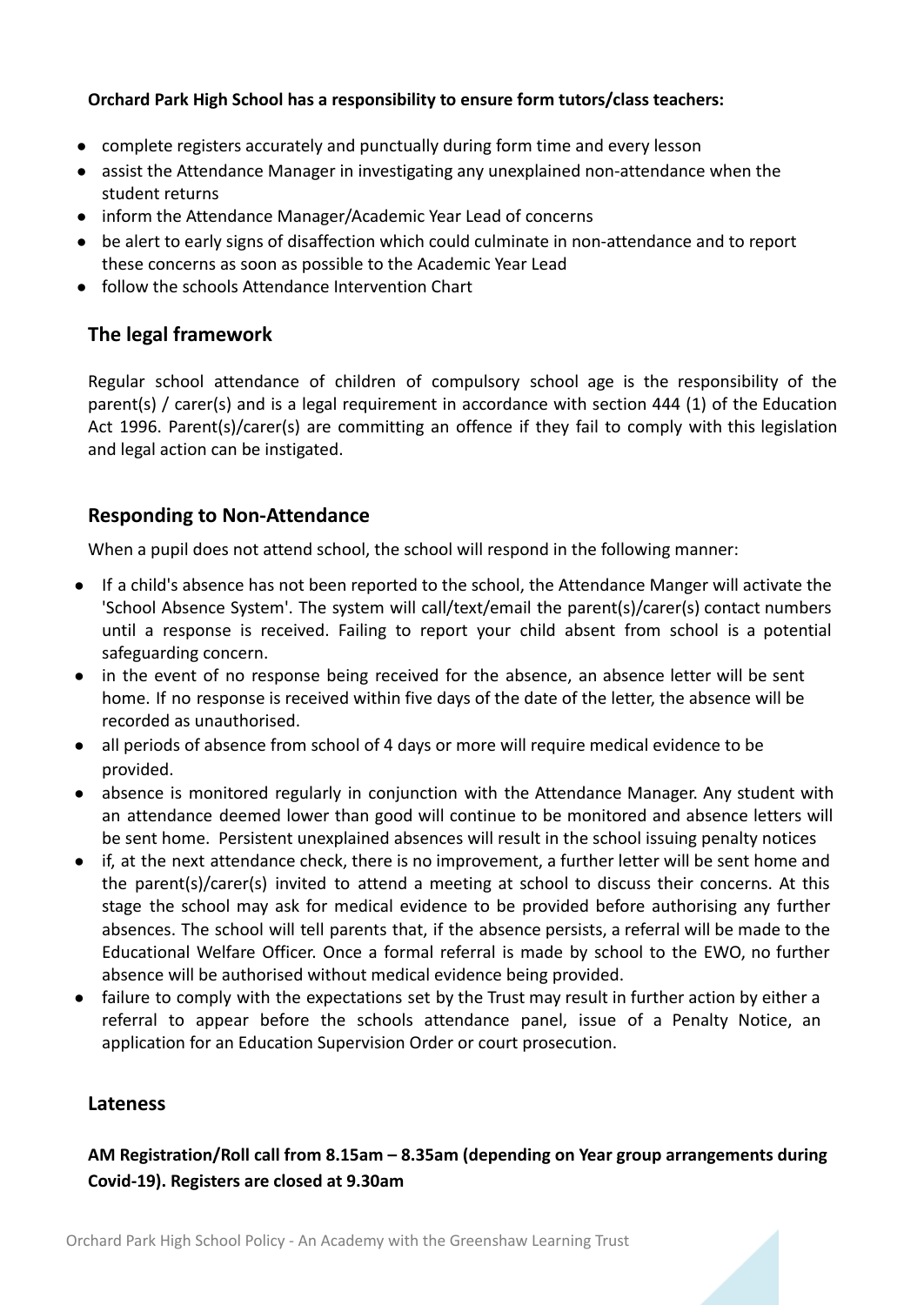- If a student arrives late to Roll-Call after 8.15am without an authorised reason, (such as a medical appointment) he/she will receive a late mark and a 1 hour study support from their tutor, to be sat after school on the same day. They will sign in on our late system recording software with the Welfare Officer.
- 1 hour study support cannot be deferred unless in exceptional circumstances and pre-agreed by the school. A student will receive a 1 hour study support for every time they are late
- Legal registers will close at 9.30am. All arrivals after this time will be considered as an unauthorised absence from the AM session and is marked as a U Code, unless medical evidence is provided. Where appropriate, reasons for lateness are investigated and responded to in the appropriate manner
- All appointments must be communicated with the school in advance by contacting the Attendance Manager via the usual attendance communication systems. Medical evidence may be requested to support your child's late arrival to school.
- Parent meetings will be held by Academic Year Leaders for students who are persistently late

#### **Absences that the school is unable to authorise include (not exhaustive):**

- unauthorised holiday
- arrival after the register has closed, i.e. 9.30am onwards without prior notification
- shopping trips, even if this is for school uniform
- looking after a relative or pets
- Collecting or dropping off a sibling to school
- tiredness due to extra-curricular activities
- unexplained absence of more than 4 days

## **Appointments**

We ask that parents/carers make any medical appointments for their child after school hours so that students do not miss any time off from school.

Where this is not possible, any essential appointments must be communicated with the school in advance by contacting the Attendance Manager via the usual attendance communication systems. students will be expected where possible to attend school, before and after an appointment. Medical evidence may be requested to support your child's late arrival or absence from school.

#### **Holidays**

The school holiday dates are published a year in advance and it is essential that parent(s)/carer(s) take their family holidays during the school holidays. It is the school's policy not to authorise absence during term time for holidays, trips or visits and any absence of this nature will be recorded as unauthorised.